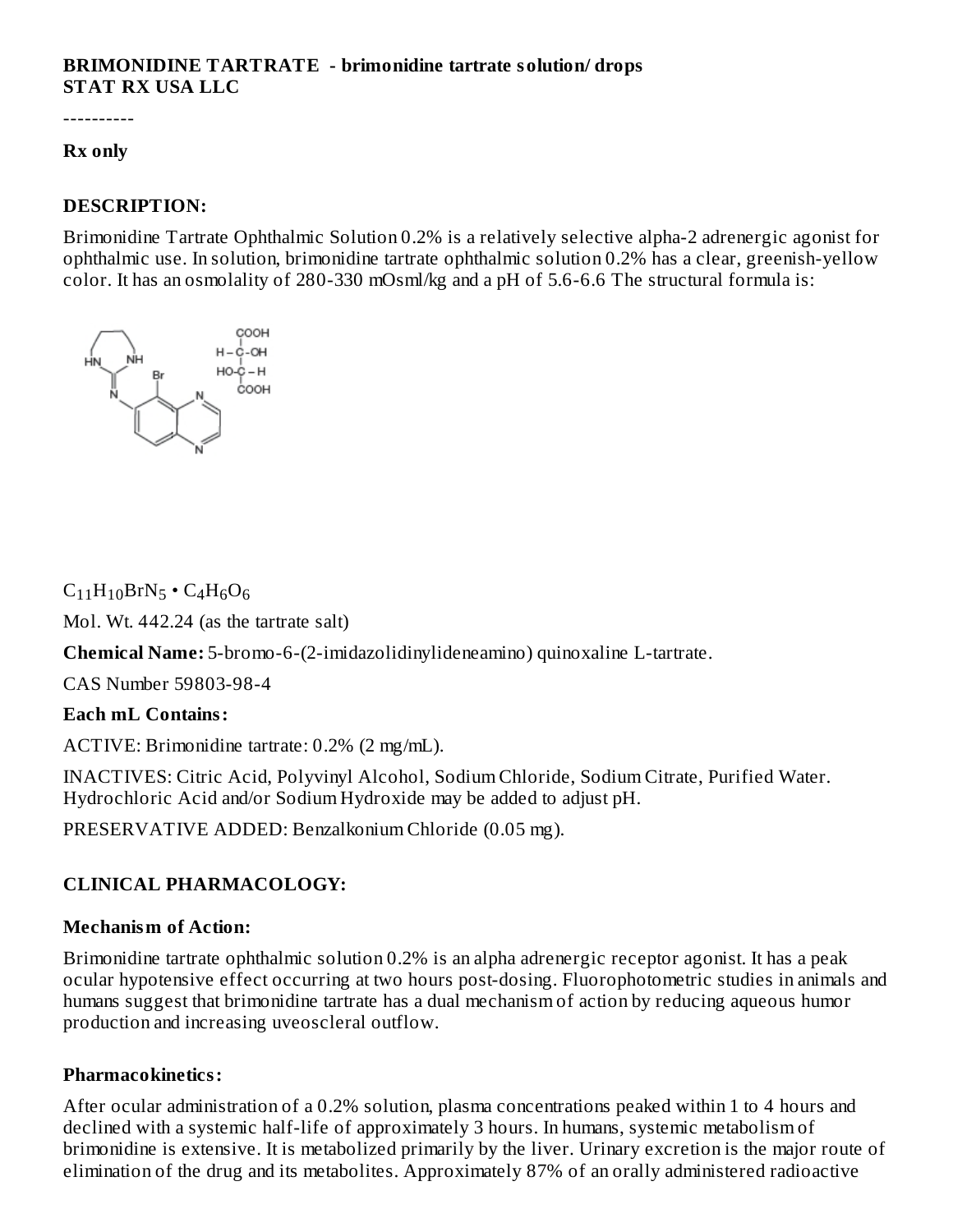dose was eliminated within 120 hours, with 74% found in the urine.

## **Clinical Evaluations:**

Elevated IOP presents a major risk factor in glaucomatous field loss. The higher the level of lOP, the greater the likelihood of optic nerve damage and visual field loss. Brimonidine tartrate has the action of lowering intraocular pressure with minimal effect on cardiovascular and pulmonary parameters.

In comparative clinical studies with timolol 0.5%, lasting up to one year, the lOP lowering effect of brimonidine tartrate ophthalmic solution 0.2% was approximately 4-6 mmHg compared with approximately 6 mmHg for timolol. In these studies, both patient groups were dosed BID; however, due to the duration of action of brimonidine tartrate ophthalmic solution 0.2%, it is recommended that brimonidine tartrate ophthalmic solution 0.2% be dosed TID. Eight percent of subjects were discontinued from studies due to inadequately controlled intraocular pressure, which in 30% of these patients occurred during the first month of therapy. Approximately 20% were discontinued due to adverse experiences.

# **INDICATIONS AND USAGE:**

Brimonidine tartrate ophthalmic solution 0.2% is indicated for lowering intraocular pressure in patients with open-angle glaucoma or ocular hypertension. The lOP lowering efficacy of brimonidine tartrate ophthalmic solution 0.2% diminishes over time in some patients. This loss of effect appears with a variable time of onset in each patient and should be closely monitored.

## **CONTRAINDICATIONS:**

Brimonidine tartrate ophthalmic solution 0.2% is contraindicated in patients with hypersensitivity to brimonidine tartrate or any component of this medication. It is also contraindicated in patients receiving monoamine oxidase (MAO) inhibitor therapy.

# **PRECAUTIONS:**

## **General:**

Although brimonidine tartrate ophthalmic solution 0.2% had minimal effect on blood pressure of patients in clinical studies, caution should be exercised in treating patients with severe cardiovascular disease.

Brimonidine tartrate ophthalmic solution 0.2% has not been studied in patients with hepatic or renal impairment; caution should be used in treating such patients.

Brimonidine tartrate ophthalmic solution 0.2% should be used with caution in patients with depression, cerebral or coronary insufficiency, Raynaud's phenomenon, orthostatic hypotension or thromboangiitis obliterans.

During the studies there was a loss of effect in some patients. The IOP-lowering efficacy observed with brimonidine tartrate ophthalmic solution 0.2% during the first month of therapy may not always reflect the long-term level of IOP reduction. Patients prescribed IOP-lowering medication should be routinely monitored for IOP.

## **Information for Patients:**

The preservative in brimonidine tartrate ophthalmic solution 0.2%, benzalkonium chloride, may be absorbed by soft contact lenses. Patients wearing soft contact lenses should be instructed to wait at least 15 minutes after instilling brimonidine tartrate ophthalmic solution 0.2% to insert soft contact lenses.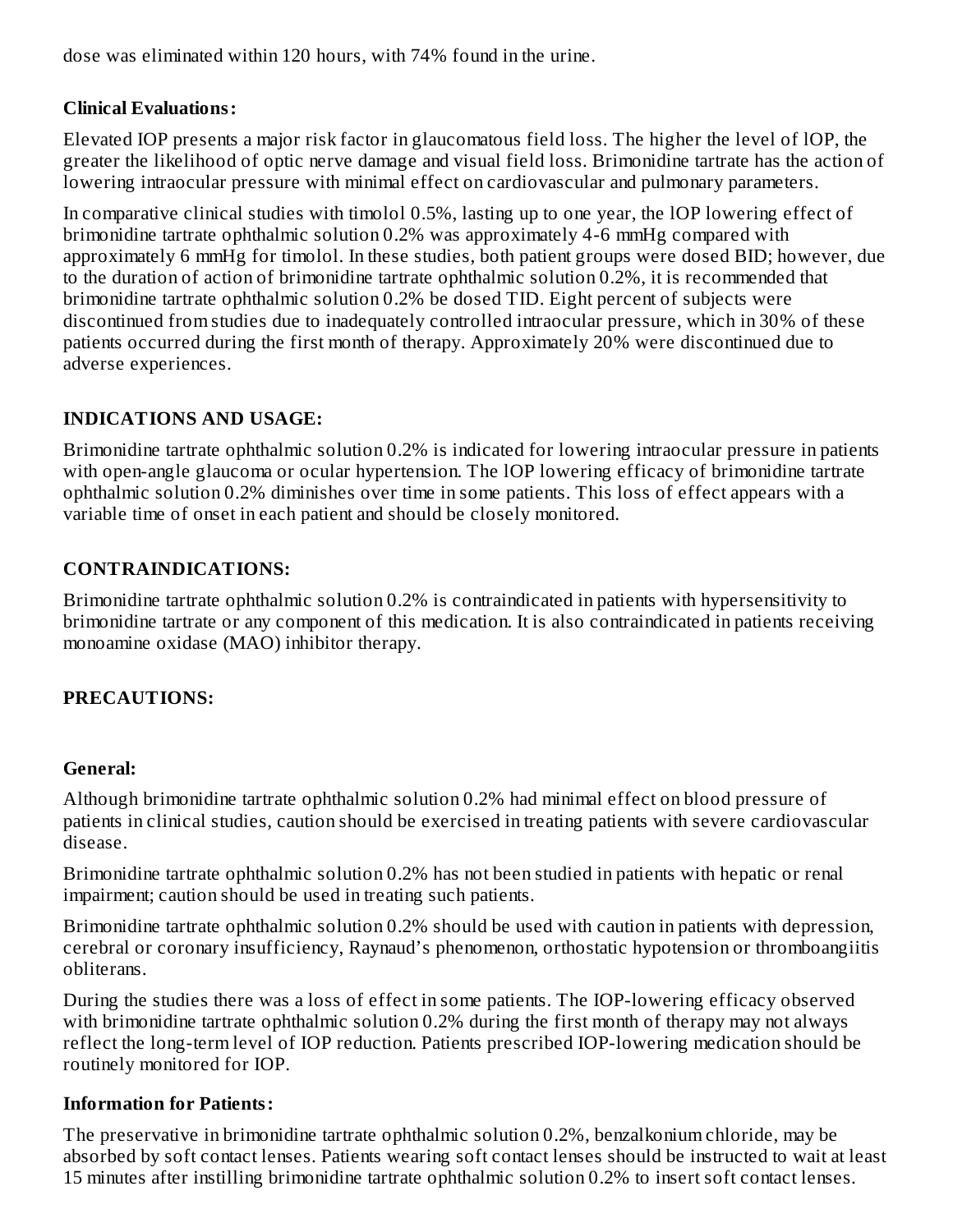As with other drugs in this class, brimonidine tartrate ophthalmic solution 0.2% may cause fatigue and/or drowsiness in some patients. Patients who engage in hazardous activities should be cautioned of the potential for a decrease in mental alertness.

## **Drug Interactions:**

Although specific drug interaction studies have not been conducted with brimonidine tartrate ophthalmic solution 0.2%, the possibility of an additive or potentiating effect with CNS depressants (alcohol, barbiturates, opiates, sedatives, or anesthetics) should be considered. Alpha-agonists, as a class, may reduce pulse and blood pressure. Caution in using concomitant drugs such as beta-blockers (ophthalmic and systemic), antihypertensives and/or cardiac glycosides is advised.

Tricyclic antidepressants have been reported to blunt the hypotensive effect of systemic clonidine. It is not known whether the concurrent use of these agents with brimonidine tartrate ophthalmic solution 0.2% in humans can lead to resulting interference with the IOP lowering effect. No data on the level of circulating catecholamines after brimonidine tartrate ophthalmic solution 0.2% are available. Caution, however, is advised in patients taking tricyclic antidepressants which can affect the metabolism and uptake of circulating amines.

## **Carcinogenesis, mutagenesis, impairment of fertility:**

No compound-related carcinogenic effects were observed in either mice or rats following a 21-month and 24-month study, respectively. In these studies, dietary administration of brimonidine tartrate at doses up to 2.5 mg/kg/day in mice and 1.0 mg/kg/day in rats achieved  $\sim$ 77 and 118 times, respectively, the plasma drug concentration estimated in humans treated with one drop brimonidine tartrate ophthalmic solution 0.2% into both eyes 3 times per day.

Brimonidine tartrate was not mutagenic or cytogenic in a series of *in vitro* and *in vivo* studies including the Ames test, chromosomal aberation assay in Chinese Hamster Ovary (CHO) cells, a host-mediated assay and cytogenic studies in mice, and dominant lethal assay.

Reproductive studies performed in rats with oral doses of 0.66 mg base/kg revealed no evidence of harm to the fetus due to brimonidine tartrate ophthalmic solution 0.2%.

# **Pregnancy:**

# **Teratogenic Effects: Pregnancy Category B.**

Reproductive studies performed in rats with oral doses of 0.66 mg base/kg revealed no evidence of harm to the fetus due to brimonidine tartrate ophthalmic solution 0.2%. Dosing at this level produced 100 times the plasma drug concentration level seen in humans following multiple ophthalmic doses.

There are no adequate and well-controlled studies in pregnant women. In animal studies, brimonidine crossed the placenta and entered into the fetal circulation to a limited extent. Brimonidine tartrate ophthalmic solution 0.2% should be used during pregnancy only if the potential benefit to the mother justifies the potential risk to the fetus.

## **Nursing Mothers:**

It is not known whether this drug is excreted in human milk; in animal studies brimonidine tartrate was excreted in breast milk. A decision should be made whether to discontinue nursing or to discontinue the drug, taking into account the importance of the drug to the mother.

## **Pediatric Us e:**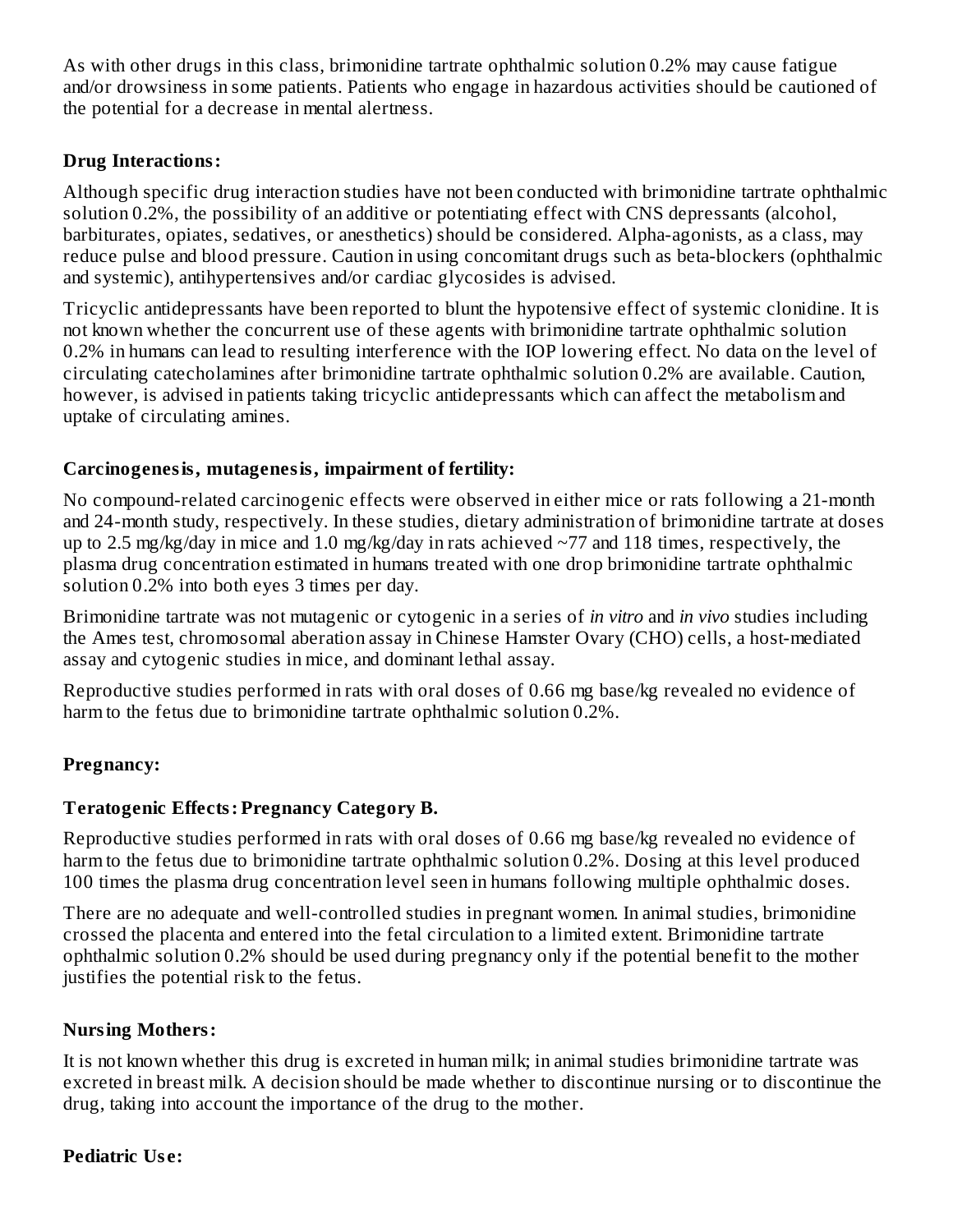In a well-controlled clinical study conducted in pediatric glaucoma patients (ages 2 to 7 years) the most commonly observed adverse events with brimonidine tartrate ophthalmic solution 0.2% dosed three times daily were somnolence (50% - 83% in patients ages 2 to 6 years) and decreased alertness. In pediatric patients 7 years of age or older (>20kg), somnolence appears to occur less frequently (25%). The most commonly observed adverse event was somnolence. Approximately 16% of patients on brimonidine tartrate ophthalmic solution discontinued from the study due to somnolence.

The safety and effectiveness of brimonidine tartrate ophthalmic solution 0.2% have not been studied in pediatric patients below the age of 2 years. Brimonidine tartrate ophthalmic solution 0.2% is not recommended for use in pediatric patients under the age of 2 years. (Also refer to Adverse Reactions section).

# **Geriatric Us e:**

No overall differences in safety or effectiveness have been observed between elderly and other adult patients.

# **ADVERSE REACTIONS:**

Adverse events occurring in approximately 10-30% of the subjects, in descending order of incidence, included oral dryness, ocular hyperemia, burning and stinging, headache, blurring, foreign body sensation, fatigue/drowsiness, conjunctival follicles, ocular allergic reactions, and ocular pruritus.

Events occurring in approximately 3-9% of the subjects, in descending order included corneal staining/erosion, photophobia, eyelid erythema, ocular ache/pain, ocular dryness, tearing, upper respiratory symptoms, eyelid edema, conjunctival edema, dizziness, blepharitis, ocular irritation, gastrointestinal symptoms, asthenia, conjunctival blanching, abnormal vision and muscular pain.

The following adverse reactions were reported in less than 3% of the patients: lid crusting, conjunctival hemorrhage, abnormal taste, insomnia, conjunctival discharge, depression, hypertension, anxiety, palpitations/arrhythmias, nasal dryness and syncope.

The following events have been identified during post-marketing use of brimonidine tartrate ophthalmic solution 0.2% in clinical practice. Because they are reported voluntarily from a population of unknown size, estimates of frequency cannot be made. The events, which have been chosen for inclusion due to either their seriousness, frequency of reporting, possible causal connection to brimonidine tartrate ophthalmic solution 0.2%, or a combination of these factors, include: bradycardia; hypotension; iritis; miosis; skin reactions (including erythema, eyelid pruritis, rash, and vasodilation); and tachycardia. Apnea, bradycardia, hypotension, hypothermia, hypotonia, and somnolence have been reported in infants receiving brimonidine tartrate ophthalmic solution 0.2%.

# **OVERDOSAGE:**

No information is available on overdosage in humans. Treatment of an oral overdose includes supportive and symptomatic therapy; a patent airway should be maintained.

# **DOSAGE AND ADMINISTRATION:**

The recommended dose is one drop of brimonidine tartrate ophthalmic solution 0.2% in the affected eye(s) three times daily, approximately 8 hours apart.

Brimonidine tartrate ophthalmic solution 0.2% may be used concomitantly with other topical ophthalmic drug products to lower intraocular pressure. If more than one topical ophthalmic product is being used, the products should be administered at least 5 minutes apart.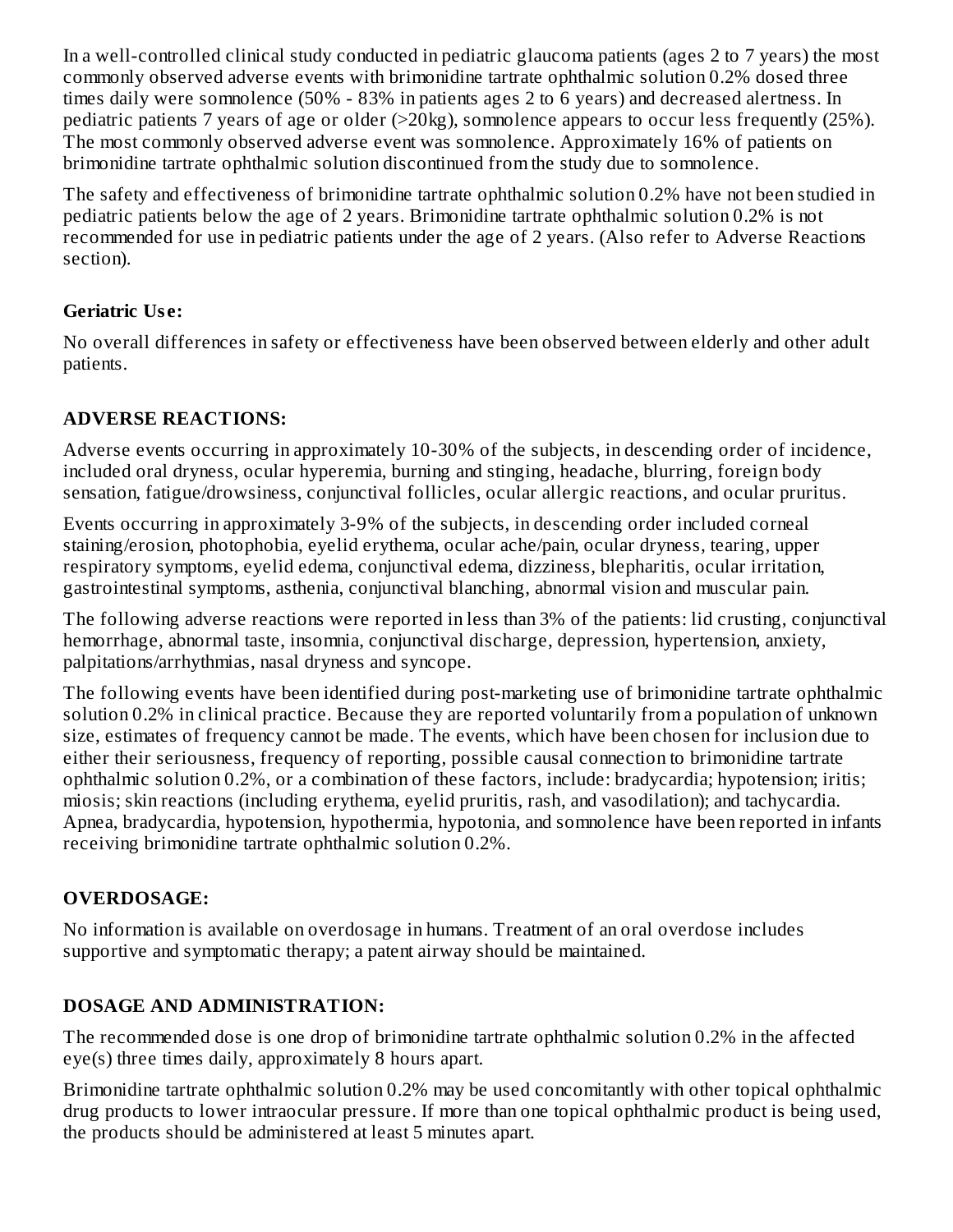### **HOW SUPPLIED:**

Brimonidine Tartrate Ophthalmic Solution 0.2% is supplied sterile in a plastic bottle with a controlled drop tip in the following sizes:

5 mL bottles – Prod. No. 41107

10 mL bottles – Prod. No. 41109

15 mL bottles – Prod. No. 41111

**Storage:** Store between 15° – 25°C (59° – 77°F).

KEEP OUT OF THE REACH OF CHILDREN.

## **DO NOT USE IF IMPRINTED "Protective Seal" WITH YELLOW (mortar and pestle symbol) IS NOT INTACT.**

Revised July 2008

**Baus ch and Lomb Incorporated** Tampa, FL 33637

©Bausch and Lomb Incorporated

9104701 **(Folded)** 9104601 **(Flat)** Prod. No. 411

## **PACKAGE LABEL - BRIMONIDINE OPHTHALMIC SOLN 0.2%, 10ML**



# **BRIMONIDINE TARTRATE**

brimonidine tartrate solution/ drops